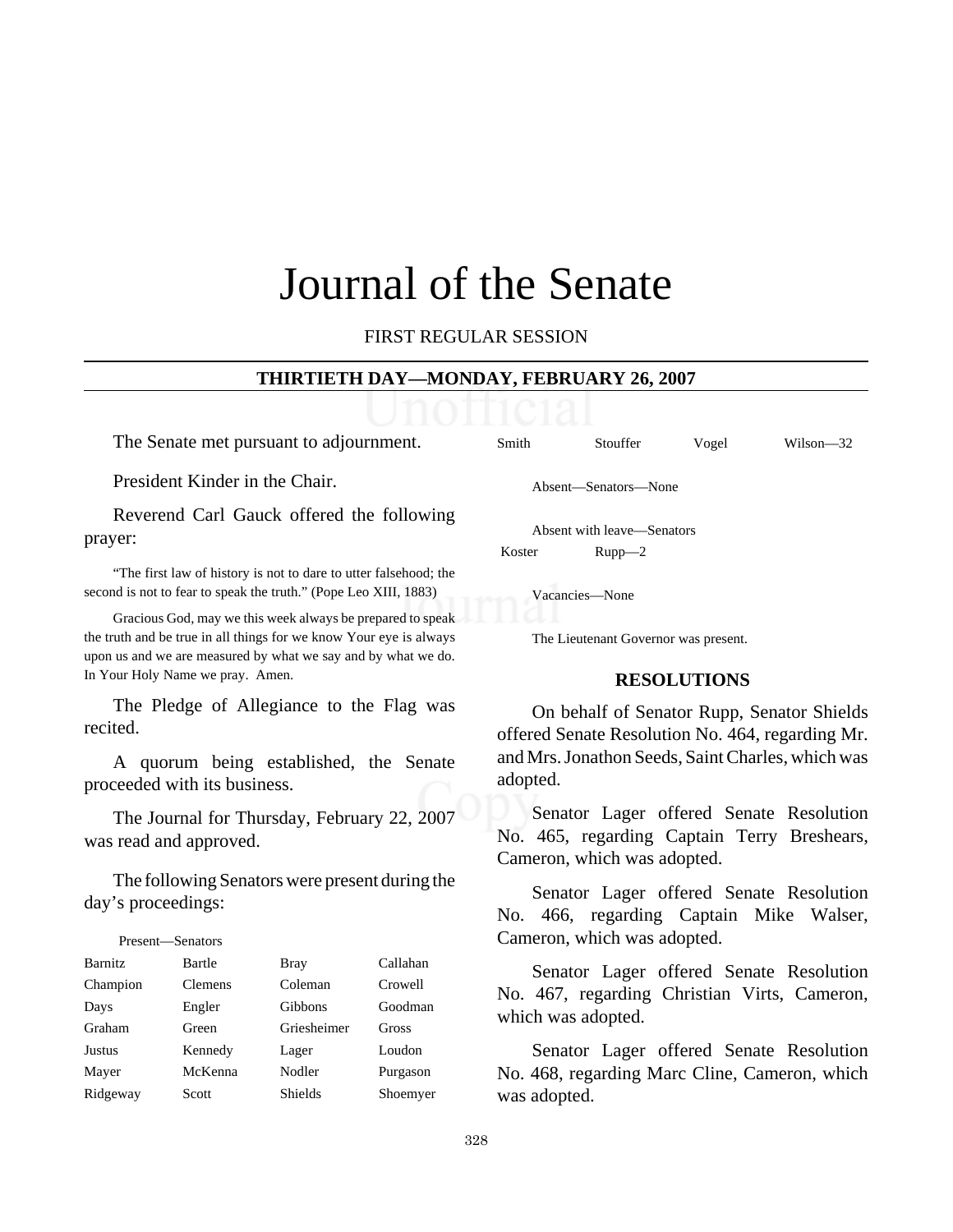On behalf of Senator Rupp, Senator Shields offered Senate Resolution No. 469, regarding Mark Joseph Mikecin, O'Fallon, which was adopted.

Senators Gibbons, Shields and Coleman offered Senate Resolution No. 470, regarding Dr. Elson S. Floyd, President of the University of Missouri, which was adopted.

Senator Lager offered Senate Resolution No. 471, regarding the Sixtieth Wedding Anniversary of Mr. and Mrs. Clarence Workman, King City, which was adopted.

Senator Lager offered Senate Resolution No. 472, regarding John Barclay, Bethany, which was adopted.

Senator Wilson offered Senate Resolution No. 473, regarding Clyde McQueen, which was adopted.

Senator Wilson offered Senate Resolution No. 474, regarding the death of Nathan Buie, Jr., which was adopted.

Senator Wilson offered Senate Resolution No. 475, regarding Dr. Farrah Gray, which was adopted.

Senator Barnitz offered Senate Resolution No. 476, regarding Mary Jane Massman, Westphalia, which was adopted.

#### **CONCURRENT RESOLUTIONS**

Senator Crowell offered the following concurrent resolution:

#### SENATE CONCURRENT RESOLUTION NO. 20

Relating to recognition of October 3rd as Science Day

WHEREAS, in 2006, more than 100 schools, science learning centers, and city and state leaders made the first ever Science Day in the heartland a big success; and

WHEREAS, governors from Illinois, Tennessee, and Missouri have previously proclaimed October 3rd as "Science Day"; and

WHEREAS, it is absolutely fitting and proper to designate a special day to raise public awareness of the importance of science

education; and

WHEREAS, such an important designation could raise enthusiasm for science and technology learning; and

WHEREAS, a solid educational foundation based on the sciences have inspired individuals to develop breakthrough cures for all types of disease, provide awareness about the importance of taking care of our environment, and create modern conveniences which better the lives for each one of us:

NOW THEREFORE BE IT RESOLVED that the members of the Missouri Senate, Ninety-Fourth General Assembly, First Regular Session, the House of Representatives concurring therein, hereby recognize October 3rd of each year, as Science Day in Missouri; and

BE IT FURTHER RESOLVED that members of the Missouri Senate and the House of Representatives encourage citizens throughout Missouri to observe this day by honoring teachers in their community and by recognizing the importance of science in the classroom; and

BE IT FURTHER RESOLVED that the Secretary of the Missouri Senate be instructed to send properly inscribed copies of this resolution to the Governor for his approval or rejection pursuant to the Missouri constitution.

Read 1st time.

Senators Shoemyer, Graham, Wilson, Coleman, Bray and Justus offered the following concurrent resolution:

#### SENATE CONCURRENT RESOLUTION NO. 21

Whereas, Missouri's career and technical education delivery system consists of 536 local education agencies, including 451 comprehensive high schools (53 with area career centers), one technical college (also a career center), 12 community college districts (4 with area career centers), 8 four-year institutions, and two state agencies; and

Whereas, over 56% of Missouri high school students, grades 9 to 12, participated in career and technical education programs, services, and activities in fiscal year 2005; and

Whereas, more than 33,375 high school students from 428 school districts received occupational skill training in area career centers or districts offering approved career and technical education programs in fiscal year 2005; and

Whereas, the Department of Elementary and Secondary Education reported that female high school students comprise over 80% of students in courses that are traditional for their gender, such as cosmetology, childcare and development, and the health professions, whereas they make up less than 10% of enrolled students in high school courses that are nontraditional for their gender, such as automotive, construction and repair, and precision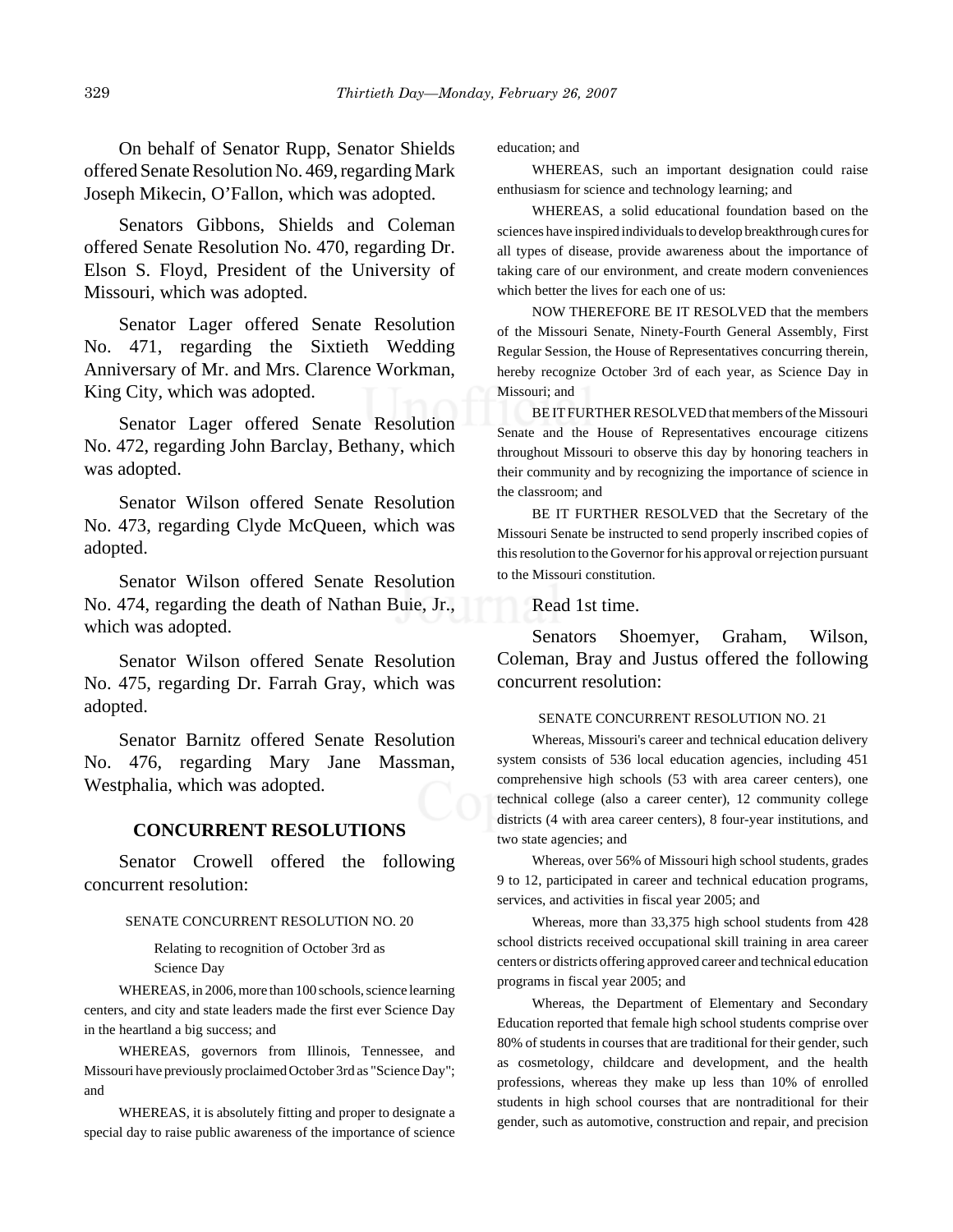production classes; and

Whereas, the percentage of female students enrolled in historically male career and technical education fields has not changed dramatically in almost 35 years, despite the fact that Title IX of the Education Amendments of 1972 and the Missouri Human Rights Act prohibit sex discrimination in education; and

Whereas, although traditionally female career and technical education courses provide important educational paths for many students and prepare those students to provide necessary and valuable services to the citizens of Missouri, the enrollment disparities outlined above have significant economic consequences both for students and for the State of Missouri; and

Whereas, according to the United States Bureau of Labor Statistics, male-dominated fields in Missouri pay a median hourly wage of \$18.95, while traditionally female fields pay a median hourly wage of just \$12.65, and some traditionally female occupations, such as childcare, pay a median hourly wage of less than \$8 per hour; and

Whereas, career and technical education courses and programs that are nontraditional for males or females provide important career pathways for advancement in math, engineering, science, and technology fields; and

Whereas, high technology jobs, as well as many jobs that are nontraditional for either females or males, are in high demand and thus promise stable employment; and

Whereas, as a result of these workplace realities, artificial or discriminatory limits on access to training for traditionally male or traditionally female fields can compromise students' future earning potential, economic self-sufficiency, and ability to provide for themselves and their families; and

Whereas, for these and other reasons, Missouri has an interest in developing the potential of all of its citizens and ensuring that all students have equal opportunities to excel in training for high-way, high-skill, high-demand fields, regardless of their gender; and

Whereas, reaching these goals will benefit Missouri as well as individual students by enabling the State of Missouri to compete in the knowledge-based economy, by preparing its workforce with world-class skills, and by fully utilizing the talents of all of its citizens; and

Whereas, effective policies that open opportunities for all students to pursue nontraditional career and technical education courses comports with the Missouri Math, Engineering, Technology and Science (METS) Alliance goal to expand the pool of students motivated to pursue METS careers; and

Whereas, effective policies that provide opportunities in Missouri for training in nontraditional careers support Missouri's compliance with the Carl D. Perkins Career and Technical Education Act of 2006, which requires states to meet accountability measures of student participation in and completion of career and technical education programs:

Now, therefore, be it resolved that the members of the Senate of the Ninety-fourth General Assembly, First Regular Session, the House of Representatives concurring therein, hereby establish a Joint Interim Committee on Access to Nontraditional Career and Technical Education; and

Be it further resolved that the committee be comprised of the following ten members to be appointed prior to the end of the First Regular Session of the Ninety-fourth General Assembly:

(1) Six members, three members from the House of Representatives with two members appointed by the Speaker of the House and one member appointed by the Minority Floor Leader of the House, and three members from the Senate, with two members appointed by the President Pro Tem of the Senate and one member appointed by the Minority Floor Leader of the Senate;

(2) The following members to be appointed by the Department of Elementary and Secondary Education:

(a) One career and technical education administrator;

(b) One career and technical education teacher;

(c) One career and technical education counselor; and

(d) One career and technical education student enrolled in a course that is nontraditional for his or her gender; and

Be it further resolved that the committee shall conduct a comprehensive investigation of the recruitment, enrollment, educational, and retention practices of the career and technical education programs in 20 school districts. Such school districts shall be selected by the committee in consultation with the Department. The investigation shall include a majority representation of school districts that house career centers and shall examine the barriers, policies, and practices that limit students' access and completion of career and technical education programs that are nontraditional for their gender and the practices that can effectively reduce those barriers and promote equal access to and completion of such career and technical education programs; and

Be it further resolved that the committee's investigation shall include, among other issues:

(1) Patterns revealed by enrollment and graduation data, disaggregated by gender and by race, ethnicity, disability, and socio-economic status within gender;

(2) The reasons students enroll in career and technical education programs generally and in specific fields in particular;

(3) The level of student awareness of career and technical education programs that are nontraditional for their gender;

(4) The affirmative steps taken by each district to recruit and retain students in career and technical education programs that are nontraditional for their gender and the efficiency of those steps;

(5) The existence of any artificial barriers in guidance counselor practices, classroom environment, internship and career placement services, or the like, that discourage students from pursuing or persisting in career and technical education programs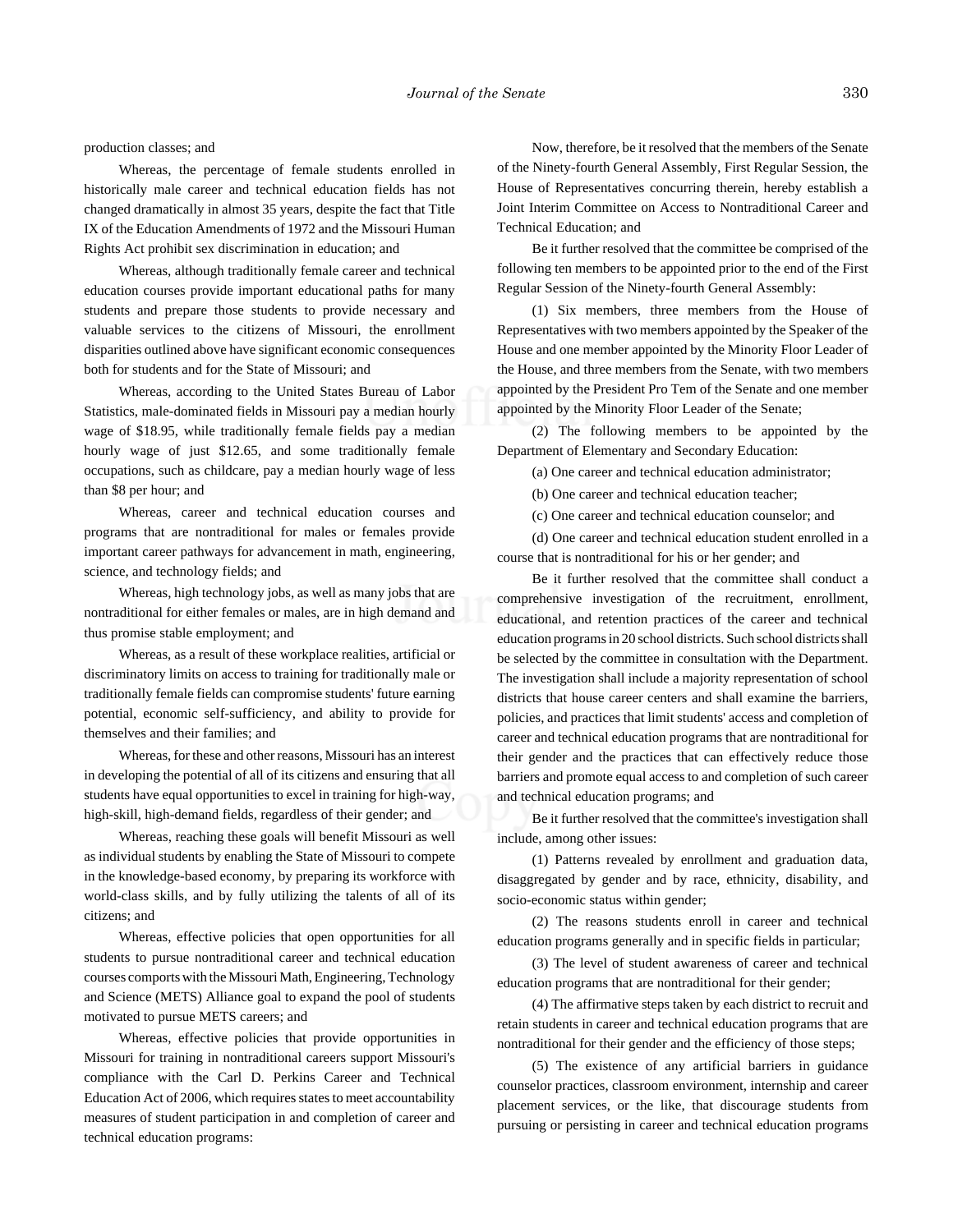that are nontraditional for their gender; and

(6) The number of complaints of inequities or discrimination filed, if any, involving students enrolled in career and technical education classes; and

Be it further resolved that the committee may create subcommittees, hold hearings as it deems advisable, and obtain any input or information necessary to fulfill its obligations from the Department of Elementary and Secondary Education, the Missouri Center for Career Education, and any school district; and

Be it further resolved that the staffs of House Research, Senate Research, and the Joint Committee on Legislative Research shall provide such legal, research, clerical, technical, and bill drafting services as the committee may require in the performance of its duties; and

Be it further resolved that the committee will prepare a report to be submitted to the General assembly prior to the conclusion of the Ninety-fourth General Assembly that contains factual finding on each of the topics investigated by the committee and any recommendations for improving the recruitment and retention of students in career and technical education programs that are nontraditional for their gender; and

Be it further resolved that the committee will prepare a statewide comprehensive plan for implementation and public promotion of the report, including facilitating the coordination among state and local agencies and organizations regarding achieving the recommendations outlined in the report; and

Be it further resolved that the Secretary of the Missouri Senate be instructed to prepare properly inscribed copies of this resolution for the Department of Elementary and Secondary Education, Division of Career Education, the Missouri Center for Career Education, the Missouri Women's Council, the eight MCCE Career Education Centers, and the Math, Engineering and Science Alliance.

## **INTRODUCTION OF BILLS**

The following Bills were read the 1st time and ordered printed:

**SB 578**–By Stouffer.

An Act to amend chapter 197, RSMo, by adding thereto fourteen new sections relating to reporting, analysis, and dissemination of information about medical errors.

**SB 579**–By Stouffer.

An Act to repeal sections 197.305 and 197.318, RSMo, and to enact in lieu thereof three new sections relating to certificate of need, with penalty provisions.

**SB 580**–By Stouffer.

An Act to amend chapter 302, RSMo, by adding thereto one new section relating to restricted license plates.

**SB 581**–By Shoemyer, Graham, Coleman, Barnitz, Green, Bray, McKenna, Days, Justus, Smith, Wilson, Callahan and Kennedy.

An Act to repeal sections 208.014 and 208.631, RSMo, and to enact in lieu thereof three new sections relating to state medical assistance programs.

**SB 582**–By Shoemyer.

An Act to repeal sections 140.230, 140.250, 140.260, 140.290, 140.310, 140.340, 140.405, and 140.420, RSMo, and to enact in lieu thereof eight new sections relating to collection of delinquent taxes.

#### **SB 583**–By McKenna.

An Act to amend chapter 135, RSMo, by adding thereto one new section relating to tax credits for contributions for protection of military personnel.

#### **SB 584**–By Griesheimer.

An Act to repeal sections 337.600, 337.603, 337.604, 337.606, 337.609, 337.612, 337.615, 337.618, 337.622, 337.624, 337.627, 337.630, 337.636, 337.639, 337.650, 337.653, 337.659, 337.665, 337.668, 337.671, 337.674, 337.677, 337.680, 337.683, 337.686, and 337.689, RSMo, and to enact in lieu thereof seventeen new sections relating to social workers.

#### **SB 585**–By Crowell.

An Act to amend chapter 144, RSMo, by adding thereto one new section relating to sales and use taxes on manufacturing.

### **SB 586**–By Crowell.

An Act to amend chapter 115, RSMo, by adding thereto one new section relating to voter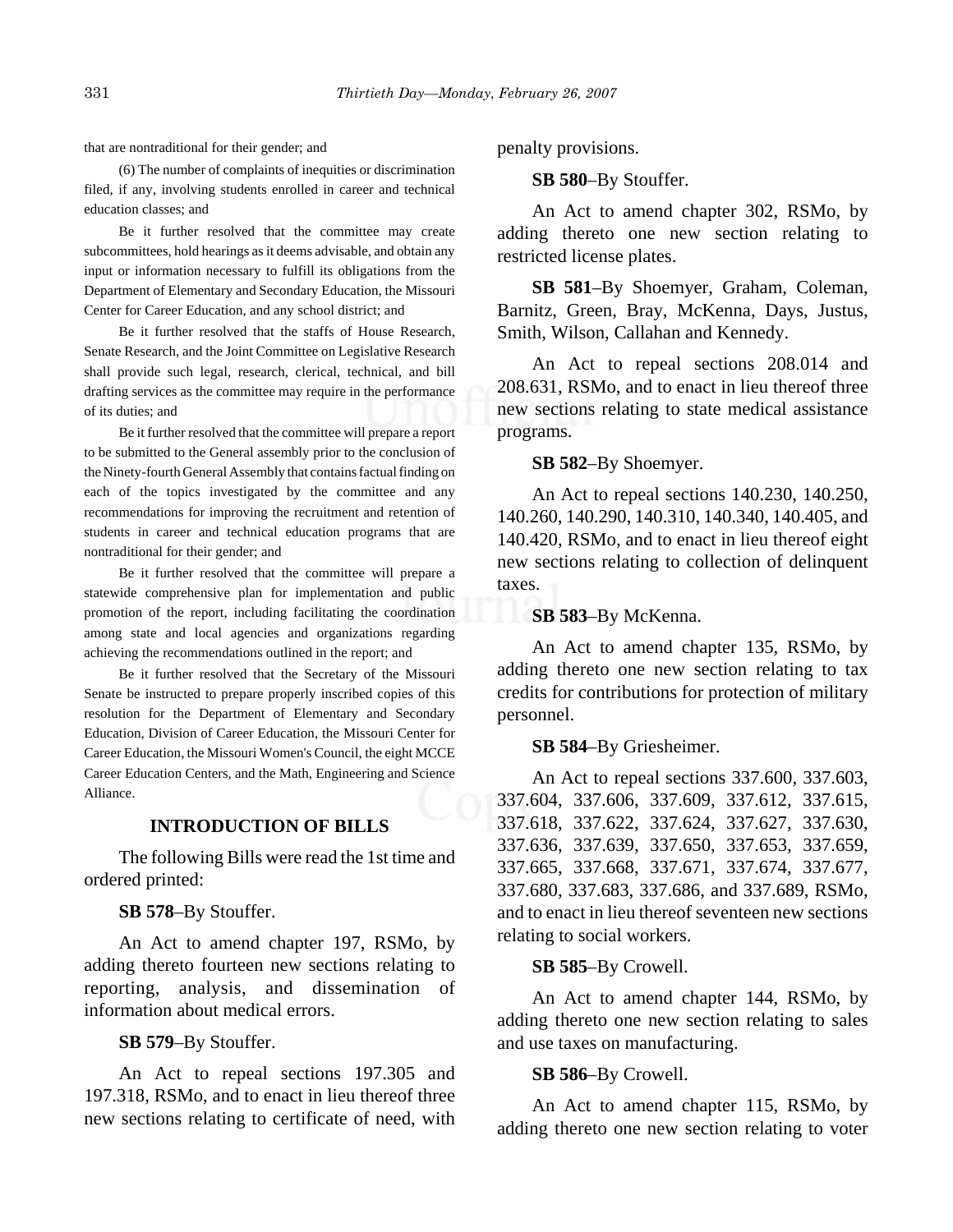registration for hunting and fishing permit applicants.

#### **SB 587**–By Bray.

An Act to repeal section 115.639, RSMo, and to enact in lieu thereof one new section relating to employment practices during elections.

**SB 588**–By Bray.

An Act to amend chapter 565, RSMo, by adding thereto three new sections relating to domestic assault offenses, with penalty provisions.

### **SB 589**–By Bray.

An Act to amend chapter 445, RSMo, by adding thereto seventy-six new sections relating to the uniform planned community act.

### **SB 590**–By Gibbons.

An Act to repeal section 147.010, RSMo, and to enact in lieu thereof one new section relating to corporate franchise tax.

#### **SB 591**–By Scott and Gibbons.

An Act to repeal sections 370.005, 370.071, 370.080, 370.081, and 370.082, RSMo, and to enact in lieu thereof six new sections relating to credit unions.

## **SB 592**–By Scott.

An Act to repeal sections 105.487, 105.492, 130.021, 130.046, 130.049, 130.050, RSMo, and to enact in lieu thereof seven new sections relating to ethics, with penalty provisions.

**SB 593**–By Scott.

An Act to repeal sections 105.466, 105.485, 105.957, 105.973, and 130.036, RSMo, and to enact in lieu thereof four new sections relating to ethics.

#### **SB 594**–By Scott.

An Act to repeal sections 105.961, 105.963, and 130.057, RSMo, and to enact in lieu thereof three new sections relating to ethics, with penalty provisions.

#### **SB 595**–By Scott.

An Act to repeal sections 326.256 and 326.283, RSMo, and to enact in lieu thereof two new sections relating to equivalency requirements for accountants.

**SB 596**–By Scott.

An Act to repeal section 115.427, RSMo, and to enact in lieu thereof one new section relating to elections.

## **MESSAGES FROM THE GOVERNOR**

The following messages were received from the Governor, reading of which was waived:

OFFICE OF THE GOVERNOR

State of Missouri Jefferson City

65101

#### February 21, 2007

TO THE SENATE OF THE 94th GENERAL ASSEMBLY OF THE STATE OF MISSOURI:

I have the honor to transmit to you herewith for your advice and consent the following appointment:

Peter D. Kinder, 635 Northwest End Boulevard, Cape Girardeau, Cape Girardeau County, Missouri 63701, as a member of the Missouri Community Service Commission, for a term ending December 15, 2009, and until his successor is duly appointed and qualified; vice, reappointed to a full term.

> Respectfully submitted, MATT BLUNT

Also,

# OFFICE OF THE GOVERNOR

State of Missouri Jefferson City

# 65101

February 22, 2007

TO THE SENATE OF THE 94th GENERAL ASSEMBLY OF THE STATE OF MISSOURI:

I have the honor to transmit to you herewith for your advice and consent the following appointment:

Robert A. Foster, Republican, 2823 West Ellison Drive, Springfield, Greene County, Missouri 65810, as a member of the Missouri Health Facilities Review Committee, for a term ending January 1, 2009, and until his successor is duly appointed and qualified; vice, Dorothy Fauntleroy, resigned.

> Respectfully submitted, MATT BLUNT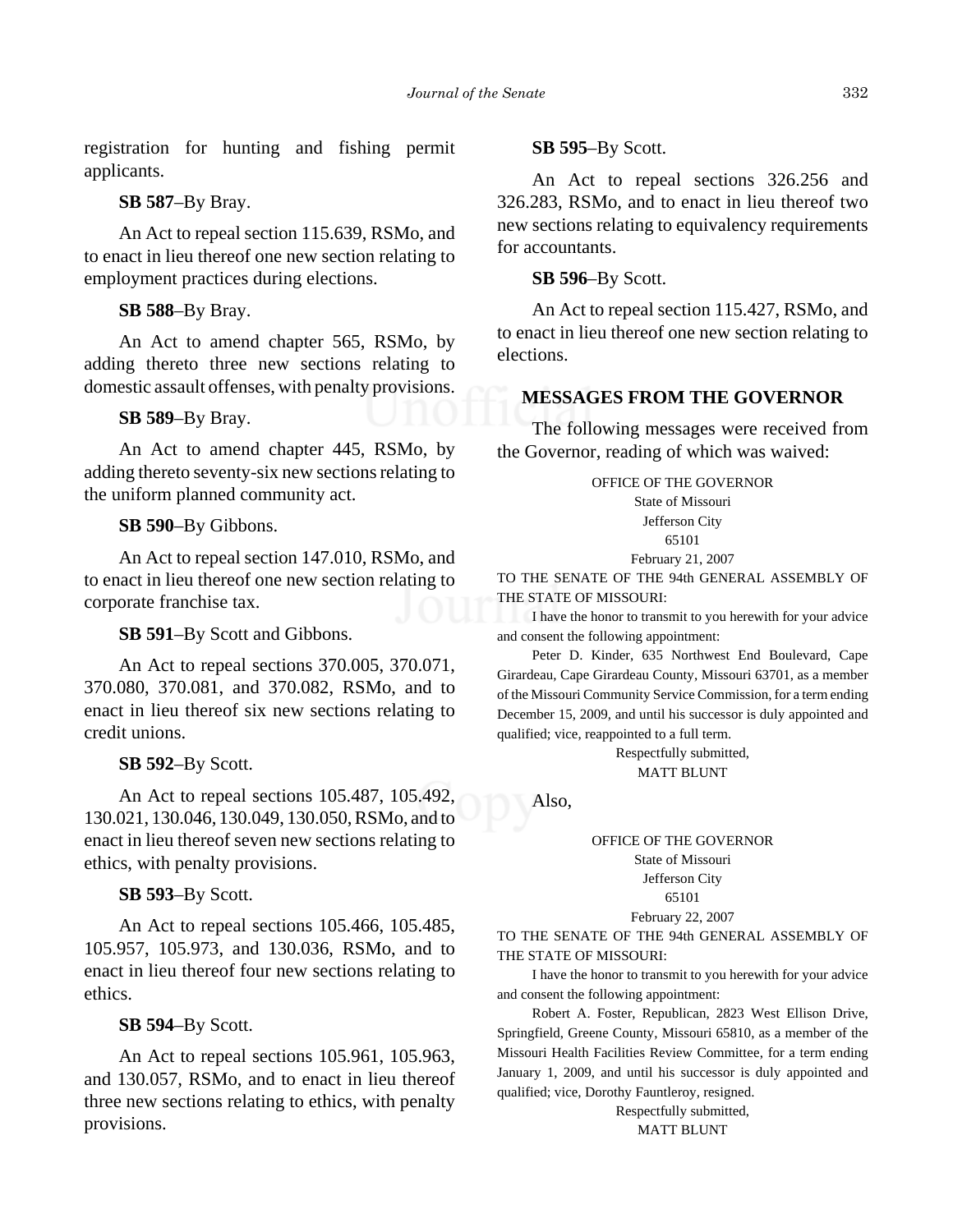Also,

OFFICE OF THE GOVERNOR State of Missouri Jefferson City 65101 February 22, 2007

TO THE SENATE OF THE 94th GENERAL ASSEMBLY OF THE STATE OF MISSOURI:

I have the honor to transmit to you herewith for your advice and consent the following appointment:

Gerald F. Engemann, Republican, 30078 State Highway 94, Hermann, Warren County, Missouri 65041, as a member of the Dam and Reservoir Safety Council, for a term ending April 3, 2008, and until his successor is duly appointed and qualified; vice, reappointed to a full term.

> Respectfully submitted, MATT BLUNT

Also,

OFFICE OF THE GOVERNOR State of Missouri Jefferson City 65101 February 22, 2007

TO THE SENATE OF THE 94th GENERAL ASSEMBLY OF THE STATE OF MISSOURI:

I have the honor to transmit to you herewith for your advice and consent the following appointment:

Roseann K. Bentley, 1500 East Meadowmere, Springfield, Greene County, Missouri 65804, as a member of the Coordinating Board for Early Childhood, for a term ending at the pleasure of the Governor, and until her successor is duly appointed and qualified; vice, 210.102, RSMo.

Respectfully submitted, MATT BLUNT

President Pro Tem Gibbons referred the above appointments to the Committee on Gubernatorial Appointments.

## **REPORTS OF STANDING COMMITTEES**

Senator Shields, Chairman of the Committee on Rules, Joint Rules, Resolutions and Ethics, submitted the following reports:

Mr. President: Your Committee on Rules, Joint Rules, Resolutions and Ethics, to which were referred **SCS** for **SB 46** and **SS No. 2** for **SCS** for **SB 161**, begs leave to report that it has examined the same and finds that the bills have been truly perfected and that the printed copies furnished the Senators are correct.

## **HOUSE BILLS ON SECOND READING**

The following Bill was read the 2nd time and referred to the Committee indicated:

**HCS** for **HB 14**—Appropriations.

## **SECOND READING OF SENATE BILLS**

The following Bills were read the 2nd time and referred to the Committees indicated:

**SB 561**—Education.

**SB 562**—Economic Development, Tourism and Local Government.

**SB 563**—Commerce, Energy and the Environment.

**SB 564**—Education.

**SB 565**—Financial and Governmental Organizations and Elections.

**SB 566**—Education.

**SB 567**—Commerce, Energy and the Environment.

**SB 568**—Financial and Governmental Organizations and Elections.

**SB 569**—Financial and Governmental Organizations and Elections.

**SB 570**—Agriculture, Conservation, Parks and Natural Resources.

**SB 571**—Agriculture, Conservation, Parks and Natural Resources.

**SB 572**—Education.

**SB 573**—Pensions, Veterans' Affairs and General Laws.

**SB 574**—Commerce, Energy and the Environment.

**SB 575**—Judiciary and Civil and Criminal Jurisprudence.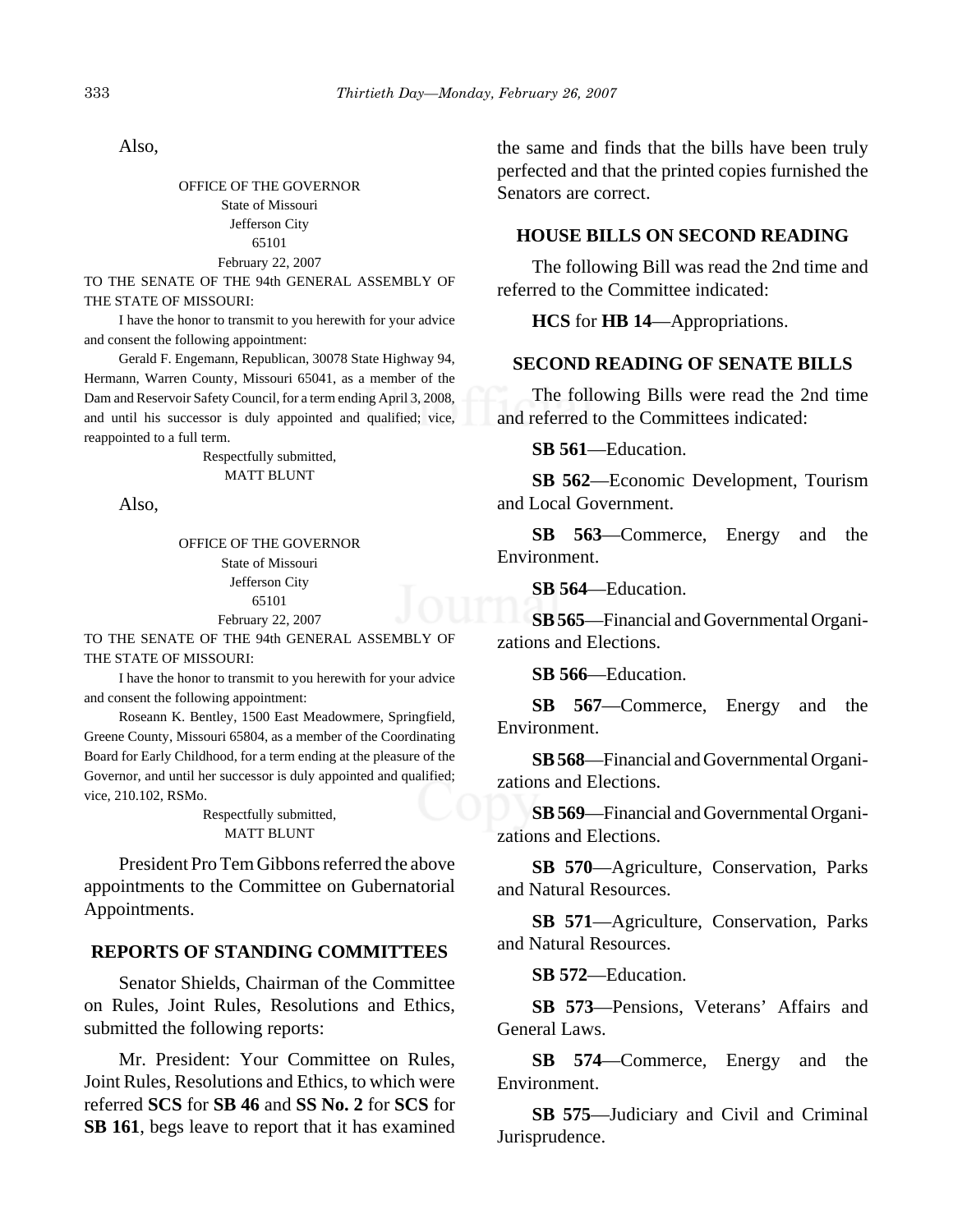**SB 576**—Ways and Means.

**SB 577**—Health and Mental Health.

## **SENATE BILLS FOR PERFECTION**

At the request of Senator Crowell, **SB 287** was placed on the Informal Calendar.

Senator Coleman moved that **SB 384**, with **SCS**, be taken up for perfection, which motion prevailed.

**SCS** for **SB 384**, entitled:

## SENATE COMMITTEE SUBSTITUTE FOR SENATE BILL NO. 384

An Act to repeal section 301.301, RSMo, and to enact in lieu thereof one new section relating to stolen license plate tabs, with an emergency clause.

Was taken up.

Senator Coleman moved that **SCS** for **SB 384** be adopted, which motion prevailed.

On motion of Senator Coleman, **SCS** for **SB 384** was declared perfected and ordered printed.

Senator Stouffer moved that **SB 129**, with **SCS**, be taken up for perfection, which motion prevailed.

**SCS** for **SB 129**, entitled:

## SENATE COMMITTEE SUBSTITUTE FOR SENATE BILL NO. 129

An Act to repeal section 226.527, RSMo, and to enact in lieu thereof one new section relating to the regulation of billboards.

Was taken up.

Senator Stouffer moved that **SCS** for **SB 129** be adopted.

Senator Stouffer offered **SS** for **SCS** for **SB 129**, entitled:

SENATE SUBSTITUTE FOR SENATE COMMITTEE SUBSTITUTE FOR SENATE BILL NO. 129 An Act to repeal section 226.527, RSMo, and to enact in lieu thereof one new section relating to the regulation of billboards.

Senator Stouffer moved that **SS** for **SCS** for **SB 129** be adopted.

Senator Gross assumed the Chair.

Senator Bartle offered **SA 1**:

## SENATE AMENDMENT NO. 1

Amend Senate Substitute for Senate Committee Substitute for Senate Bill No. 129, Page 3, Section 226.527, Line 3, by inserting after all of said line, the following:

"226.531. 1. As used in this section the following terms mean:

(1) "Adult cabaret", a nightclub, bar, restaurant, or similar establishment in which persons appear in a state of nudity, as defined in section 573.500, RSMo, or seminudity, in the performance of their duties;

(2) "Seminudity", a state of dress in which opaque clothing fails to cover the genitals, anus, anal cleft or cleavage, pubic area, vulva, nipple and areola of the female breast below a horizontal line across the top of the areola at its highest point. Seminudity shall include the entire lower portion of the female breast, but shall not include any portion of the cleavage of the human female breast exhibited by wearing apparel provided the areola is not exposed in whole or part;

(3) "Sexually oriented business", any business which offers its patrons goods of which a substantial **or significant** portion are sexually oriented materials**[**. Any business where more than ten percent of display space is used for sexually oriented materials shall be presumed to be a sexually oriented business**]**;

(4) "Sexually oriented materials", any textual, pictorial, or three-dimensional material that depicts nudity, sexual conduct, sexual excitement, or sadomasochistic abuse in a way which is patently offensive to the average person applying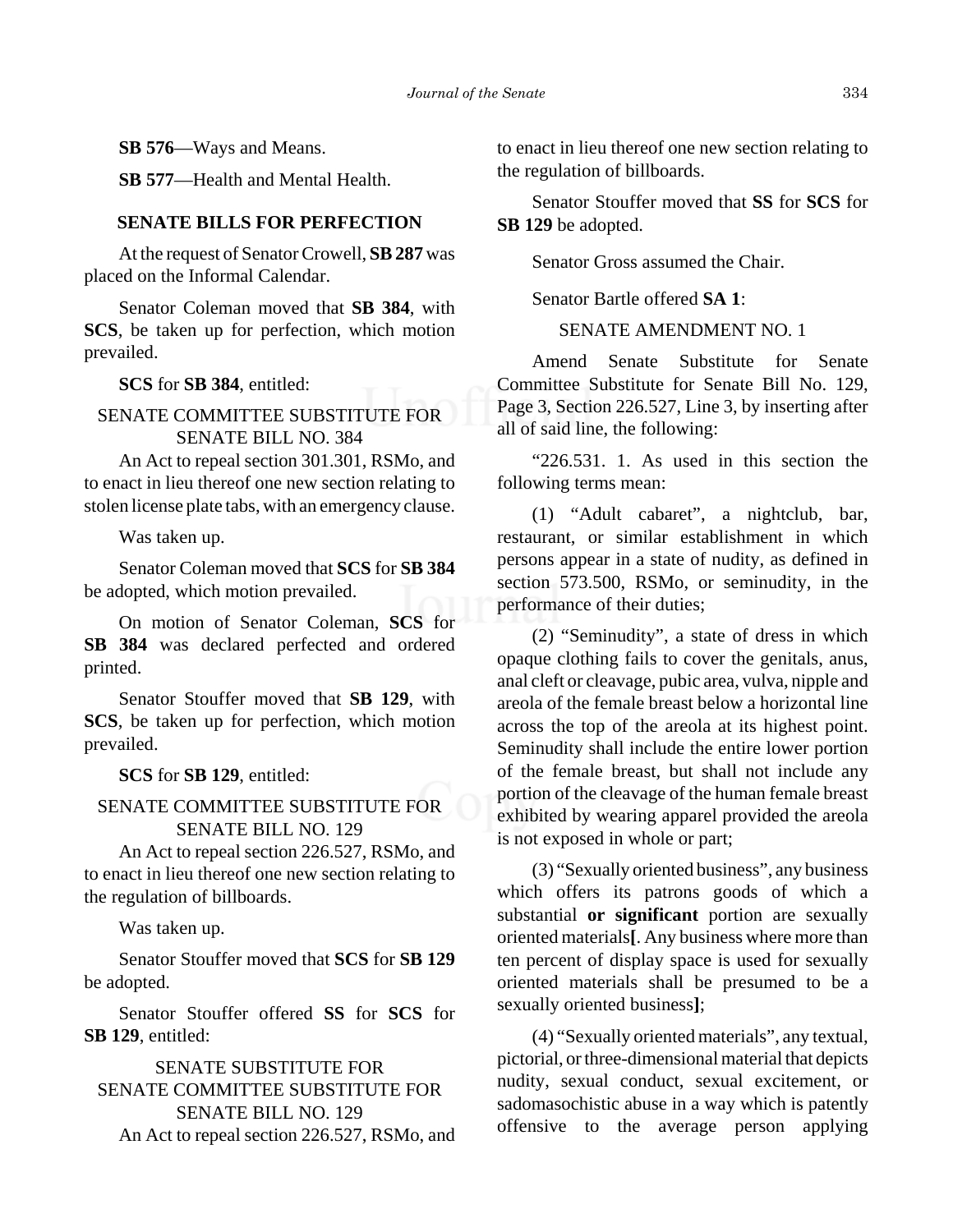contemporary adult community standards with respect to what is suitable for minors.

2. No billboard or other exterior advertising sign for an adult cabaret or sexually oriented business shall be located within one mile of any state highway **if such billboard or sign displays any picture, photograph, image, or words describing, advertising, or discussing any material, product, performance, or other aspect that causes the business to be classified as an adult cabaret or sexually oriented business,** except if such business is located within one mile of a state highway then the business may display a maximum of two exterior signs on the premises of the business**[**, consisting**]. The exterior signs shall consist** of one identification sign and one sign solely giving notice that the premises are off limits to minors. The identification sign shall be no more than forty square feet in size and shall **not** include **[**no more than the following information: name, street address, telephone number, and operating hours of the business**] any picture, photograph, image, or words describing, advertising, or discussing any material, product, performance, or other aspect that causes the business to be classified as an adult cabaret or sexually oriented business. No adult cabaret or sexually oriented business shall have more than two billboards or other exterior advertising signs that are not located on its own premises**.

3. Signs existing on August 28, **[**2004**] 2007**, which **[**did**] do** not conform to the requirements of this section, may be allowed to continue as a nonconforming use, but should be made to conform within **[**three**] two** years from August 28, **[**2004**] 2007**.

4. Any owner of such a business who violates the provisions of this section shall be guilty of a class C misdemeanor. Each week a violation of this section continues to exist shall constitute a separate offense.

5. This section is designed to protect the following public policy interests of this state,

including but not limited to: to mitigate the adverse secondary effects of sexually oriented businesses, to improve traffic safety, to limit harm to minors, and to reduce prostitution, crime, juvenile delinquency, deterioration in property values, and lethargy in neighborhood improvement efforts."; and

Further amend the title and enacting clause accordingly.

Senator Bartle moved that the above amendment be adopted.

At the request of Senator Stouffer, **SB 129**, with **SCS**, **SS** for **SCS** and **SA 1** (pending), was placed on the Informal Calendar.

Senator Nodler moved that **SB 30** be taken up for perfection, which motion prevailed.

On motion of Senator Nodler, **SB 30** was declared perfected and ordered printed.

Senator Stouffer moved that **SB 199** and **SB 207**, with **SCS**, be taken up for perfection, which motion prevailed.

**SCS** for **SBs 199** and **207**, entitled:

## SENATE COMMITTEE SUBSTITUTE FOR SENATE BILLS NOS. 199 and 207

An Act to repeal section 144.062, RSMo, and to enact in lieu thereof one new section relating to sales tax exemption for highway construction materials.

Was taken up.

Senator Stouffer moved that **SCS** for **SBs 199** and **207** be adopted, which motion prevailed.

On motion of Senator Stouffer, **SCS** for **SBs 199** and **207** was declared perfected and ordered printed.

At the request of Senator Griesheimer, **SB 22**, with **SCS** was placed on the Informal Calendar.

Senator Scott moved that **SB 79** be taken up for perfection, which motion prevailed.

On motion of Senator Scott, **SB 79** was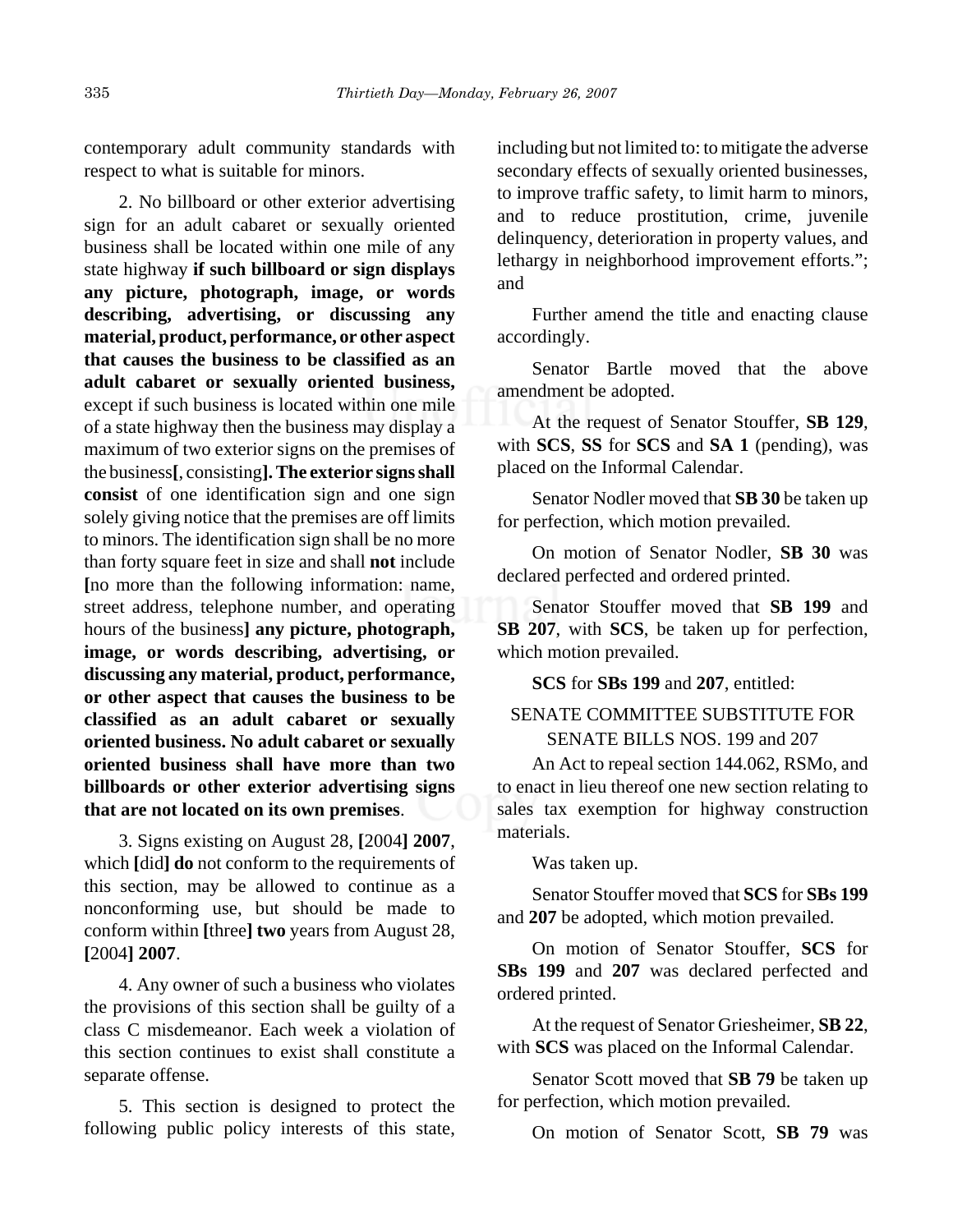declared perfected and ordered printed.

Senator Clemens moved that **SB 315** be taken up for perfection, which motion prevailed.

On motion of Senator Clemens, **SB 315** was declared perfected and ordered printed.

## **REPORTS OF STANDING COMMITTEES**

Senator Shields, Chairman of the Committee on Rules, Joint Rules, Resolutions and Ethics, submitted the following reports:

Mr. President: Your Committee on Rules,

Joint Rules, Resolutions and Ethics, to which were referred **SB 30**; **SCS** for **SBs 199** and **207**; and **SCS** for **SB 384**, begs leave to report that it has examined the same and finds that the bills have been truly perfected and that the printed copies furnished the Senators are correct.

## **INTRODUCTIONS OF GUESTS**

 Senator McKenna introduced to the Senate, T. J. McKenna, St. Louis.

On motion of Senator Shields, the Senate adjourned under the rules.

## SENATE CALENDAR \_\_\_\_\_\_

### THIRTY-FIRST DAY–TUESDAY, FEBRUARY 27, 2007  $\overline{\phantom{a}}$

#### FORMAL CALENDAR

## SECOND READING OF SENATE BILLS

SB 578-Stouffer SB 579-Stouffer SB 580-Stouffer SB 581-Shoemyer, et al SB 582-Shoemyer SB 583-McKenna SB 584-Griesheimer SB 585-Crowell SB 586-Crowell SB 587-Bray

SB 588-Bray SB 589-Bray SB 590-Gibbons SB 591-Scott and Gibbons SB 592-Scott SB 593-Scott SB 594-Scott SB 595-Scott SB 596-Scott

#### HOUSE BILLS ON SECOND READING

HB 353-Schaaf, et al HCS for HB 300 HCS for HB 453 HB 454-Jetton, et al HB 352-Hobbs, et al HCS for HBs 545 & 590 HCS for HB 39 HCS for HBs 189 & 60 HCS for HBs 444, 217, 225, 239, 243, 297, 402 & 172 HCS for HB 327 HCS for HJR 1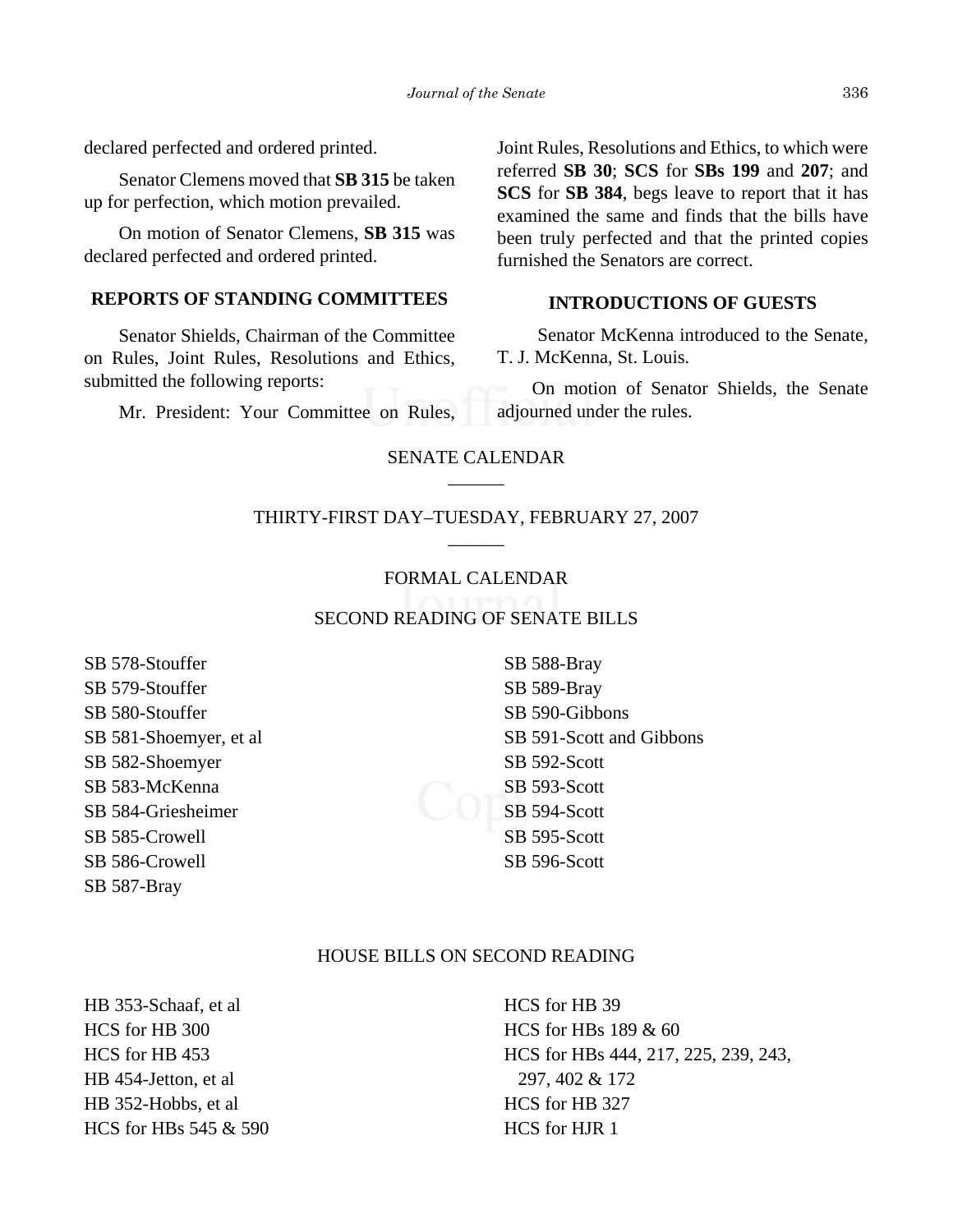## THIRD READING OF SENATE BILLS

SS for SCS for SBs 255, 249 & 279-Loudon SS for SCS for SBs 49, 65, 210 & 251-Engler SCS for SB 46-Mayer, et al SS#2 for SCS for SB 161-Shields

SB 30-Nodler and Ridgeway SCS for SBs 199 & 207-Stouffer SCS for SB 384-Coleman and Gibbons

## SENATE BILLS FOR PERFECTION

 1. SB 4-Gross, with SCS 2. SB 274-Shields 3. SB 244-Mayer 4. SB 75-Coleman, et al, with SCS 5. SB 101-Mayer 6. SB 164-Scott, with SCAs 1, 2, 3 & 4 7. SB 197-Loudon and Graham, with SCS 8. SB 195-Crowell 9. SB 235-Shields, et al, with SCS 10. SB 155-Engler, with SCS 11. SB 169-Rupp, with SCS 12. SB 430-Shields, et al, with SCS 13. SB 282-Griesheimer, with SCS 14. SB 21-Griesheimer, with SCS 15. SB 16-Scott, with SCS 16. SB 292-Mayer 17. SB 300-Bartle 18. SBs 62 & 41-Goodman and Koster, with SCS 19. SB 204-Stouffer, with SCS 20. SB 64-Goodman and Koster, with SCS 21. SB 456-Gross, with SCS 22. SB 2-Gibbons, with SCS 22. SB 2-Gibbons, with SCS<br>23. SB 3-Gibbons, with SCS 24. SB 268-Coleman 25. SB 54-Koster, with SCS 26. SBs 239, 24 & 445-Stouffer, with SCS

## INFORMAL CALENDAR

## SENATE BILLS FOR PERFECTION

SB 22-Griesheimer, with SCS SB 27-Bartle and Koster SB 107-Wilson SB 129-Stouffer and Crowell, with SCS, SS for SCS & SA 1 (pending)

SB 287-Crowell and Vogel SB 389-Nodler, et al, with SCS & SS#2 for SCS (pending)

## CONSENT CALENDAR

## Senate Bills

Reported 2/8

SB 211-Goodman SB 163-Mayer, with SCS